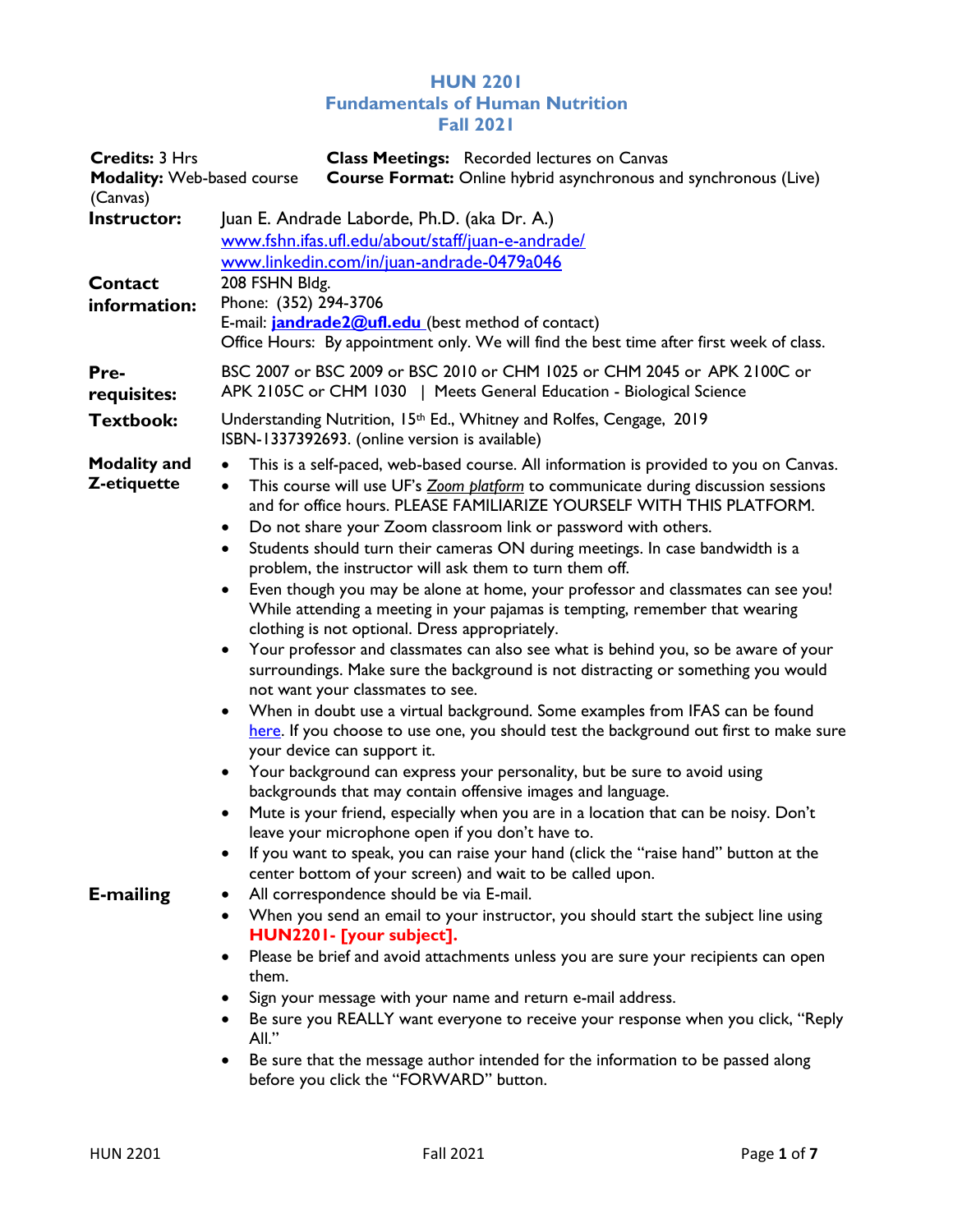## I. COURSE DESCRIPTION AND OBJECTIVES

This course introduces students to the properties, functions, requirements, interrelationships, and metabolism of nutrients. It uses principles of biological sciences (e.g., anatomy, physiology, and biochemistry) to provide an overview of dietary guidance, properties, function, deficiencies, toxicities, requirements, and regulation of nutrients and their role human health and disease.

The successful completion of this course will enable students to:

- Understand and explain the functions of essential nutrients, their chemical forms, and their food sources
- Explain the absorption, metabolism, and disposition of nutrients
- Describe the major nutrient deficiencies worldwide and strategies to address them
- Understand your body's nutrient requirements and their determination
- Explain the concepts of energy balance
- Be able to evaluate the validity of nutritional health claims
- Learn to engage in relevant discussion on current issues in nutrition
- Develop a life-long interest in nutrition

#### II. COURSE ACTIVITIES

#### **Lectures**

This course uses asynchronous lectures recorded via Zoom accompanied by asynchronous activities and live, optional discussion/Q&A sessions. All students will receive Zoom links to join the discussion sessions. All lecture materials will be posted on Canvas. It will be the student's responsibility to obtain and review these materials as they become available. Lectures cover information that might **NOT** be covered in the book. Thus, it is essential that you revise the recorded lectures!

#### Discussion/Q&A sessions

On the first day of classes, Dr. Andrade will send survey to all students to fill out. This will help gauge the best date/time to meet via Zoom. These sessions will be recorded and made available to all students. Attending these sessions is NOT mandatory but will be monitored. Please bring your all your questions associated with the course material, exams, etc. to these sessions. Any unanswered question during these sessions will be answered and posted on Canvas.

About Zoom: Zoom is an easy-to-use video conferencing service available to all the UF community that allows for meetings of up to 300 participants. Use this link to find quick videos to help get you started with some of the basic features in Zoom. These videos will go over some of the functionalities that will assist you in transitioning smoothly from face-to-face to online instruction. https://elearning.ufl.edu/zoom/

#### **Assignments**

Throughout the semester you will be asked to fill out definitions, complete crosswords, submit short essays, or complete quizzes online via Canvas. These assignments are there to support your learning either before you start a lecture or after. See the Late Policy for work in this course below.

#### III. COURSE EVALUATION

The course will consist of on assignments and exams. Your final course grade will be derived from at least 13 assignments, a diet analysis project, and 4 exams. Grades will be posted on Canvas. It is your responsibility to check for any discrepancies in points and report them to your instructor immediately.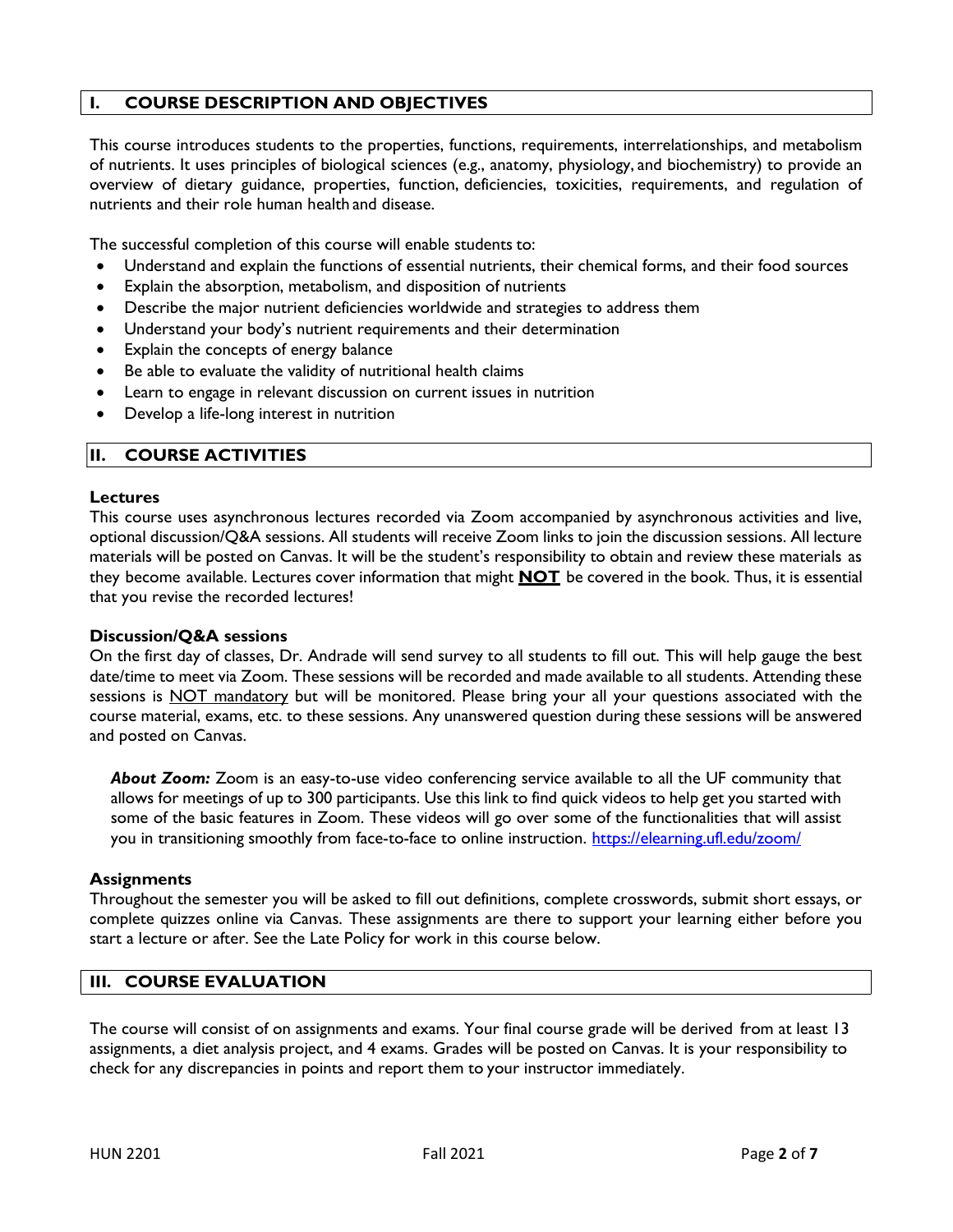## Exams (4 x 100 points each)

There will be four exams. There will be no final in this course. All exams are worth 100 points. Exams will last 60 minutes. Exams will be administered via Canvas. Exams are open book. The exams will be available for all students during specific date period (see below) at all times, but you will have only 60 minutes to complete them. Exams will cover lecture material, book readings, and assignments and will be predominately short answer, multiple-choice, matching, and true/false. Some exams will require short answer. For some questions, you will need a calculator. If you leave the exam or disconnect you will have to let the instructor know **immediately**.

### Assignments (13 x 10 points each)

There will be several assignments throughout the semester. Assignments will be posted on Canvas. These assignments will contribute 10 points each to your final course grade. Submission of all homework assignments is required at the date and time indicated (See Late Policy). Please be aware that due dates may be adjusted as needed based on the lecture schedule. All assignments will be collected via Canvas.

## Special Diet Analysis Project (1 x 70 points)

Students will be asked to collect a 3-day diary of their food consumption. Students will us Spark People, an online free software, to conduct diet analysis. They will provide an interpretation on nutrient intake and a reflection exercise on potential nutrient gaps and how to amend them.

## Grading and Grade Scale

There will be no "curve" utilized and your course grade will be calculated as follows.

| <b>Exams</b>                 | Points* | Grade | %          | Grade          | %         |
|------------------------------|---------|-------|------------|----------------|-----------|
| Exam I                       | 100     | A     | $94 - 100$ | C              | 73 - 76   |
| Exam II                      | 100     | А-    | $90 - 93$  | $\mathsf{C}$ - | 70 - 72   |
| Exam III                     | 100     | $B+$  | $87 - 89$  | D+             | $67 - 69$ |
| Exam IV                      | 100     | в     | $83 - 86$  | D              | $63 - 66$ |
|                              | 400     | В-    | $80 - 82$  | D-             | $60 - 62$ |
|                              |         | $C+$  | 77 - 79    | F              | $60$      |
| <b>Assignments</b>           |         |       |            |                |           |
| Assignments = $13 \times 10$ | 130     |       |            |                |           |
| Food Analysis $1 \times 70$  | 70      |       |            |                |           |
|                              | 200     |       |            |                |           |
| <b>TOTAL POINTS</b>          | 600     |       |            |                |           |

Grades and Grade Points: For information on current UF policies for assigning grade points, see https://catalog.ufl.edu/ugrad/current/regulations/info/grades.aspx

#### IV. COURSE POLICIES

#### Absences and Make-Up Work

Requirements for class attendance and make-up work are consistent with university policies that can be found at: https://catalog.ufl.edu/ugrad/current/regulations/info/attendance.aspx.

#### Assignment Grading

Please keep a digital copy of all of your assignments. Dr. Andrade will answer any of the questions regarding graded assignments. If there are still questions, the instructor will review for a re-grade. Be mindful that the entire assignment will be re-graded and may result in a lower grade. If you choose to compare your assignment grade to another student's assignment grade, then both assignments will need to be submitted for re-grading.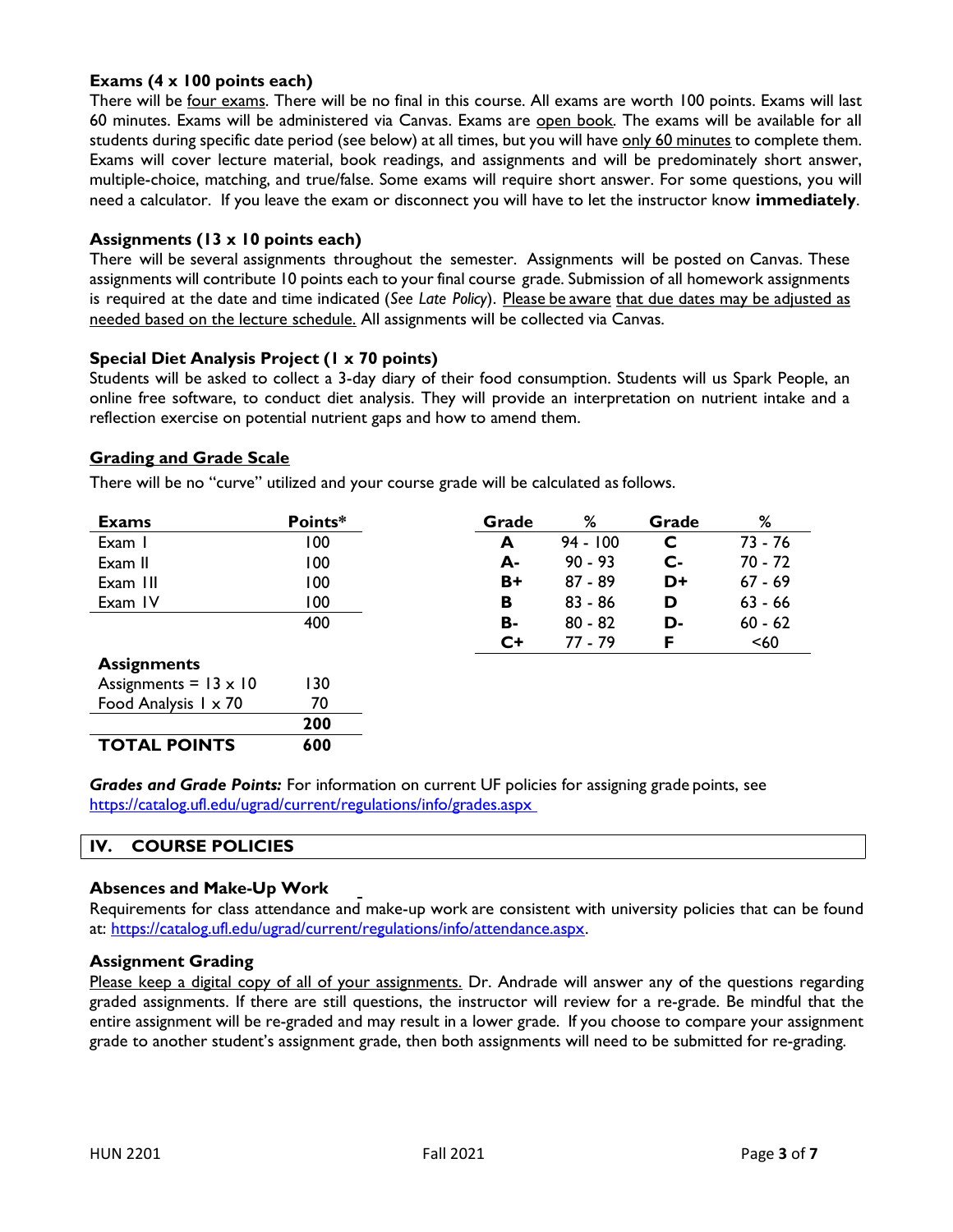## Late Policy

Students are expected to submit all assignments on time. All assignments will be collected via Canvas. Assignments not turned on or before the deadline will be subject to a "late" penalty corresponding to a 10% deduction of the maximum number of points of the assignment. If the assignment is over 2 weeks late, the student will receive a zero.

#### Exam Make-Up Policy

Make-up exams may not be provided unless there are extenuating circumstances (e.g., illness, medical appointment, jury duty, death in the family, etc.). As the events develop, contact Prof. Andrade immediately by e-mail (jandrade2@ufl.edu) to discuss the situation and to make suitable arrangements for a make-up exam. Please include, as soon as it is available, appropriate documentation of the absence in order to receive a makeup exam. The make-up exam may be in a different format than the one provided to your classmates.

If you must miss an exam due to a University-approved reason (e.g. athletics or other), you may complete the exam after your absence, only if documentation of the anticipated absence is provided to the instructor. The scheduled make-up exam (date and time) is at the discretion of Prof. Andrade. Contact your instructor well in advance to coordinate a mutually convenient alternative exam time.

#### Email

Throughout the semester, your instructor may communicate important information to the class members via email. Importantly, the e-mail address on file with UF (@ufl.edu) will be used for all communications. Forward any other e-mail accounts (Gmail, etc.) to your UF account. When in doubt, use the email system on Canvas to communicate with the instructor.

#### Academic Integrity

As a student at the University of Florida, you have committed yourself to uphold the Honor Code, which includes the following pledge: "We, the members of the University of Florida community, pledge to hold ourselves and our peers to the highest standards of honesty and integrity." You are expected to exhibit behavior consistent with this commitment to the UF academic community, and on all work submitted for credit at the University of Florida, the following pledge is either required or implied: "On my honor, I have neither given nor received unauthorized aid in doing this assignment."

It is assumed that you will complete all work independently in each course unless the instructor provides explicit permission for you to collaborate on course tasks (e.g., assignments, papers, quizzes, exams). Furthermore, as part of your obligation to uphold the Honor Code, you should report any condition that facilitates academic misconduct to appropriate personnel. It is your sole responsibility to know and comply with all University policies and procedures regarding academic integrity and the Student Honor Code. Violations of the Honor Code at the University of Florida will not be tolerated.

Violations will be reported to the Dean of Students Office for consideration of disciplinary action. For more information regarding the Student Honor Code, please see: http://www.dso.ufl.edu/sccr/process/studentconduct-honor-code.

#### Recording in class

Students are allowed to record video or audio of class lectures. However, the purposes for which these recordings may be used are strictly controlled. The only allowable purposes are (1) for personal educational use, (2) in connection with a complaint to the university, or (3) as evidence in, or in preparation for, a criminal or civil proceeding. All other purposes are prohibited. Specifically, students may not publish recorded lectures without the written consent of the instructor.

A "class lecture" is an educational presentation intended to inform or teach enrolled students about a particular subject, including any instructor-led discussions that form part of the presentation, and delivered by any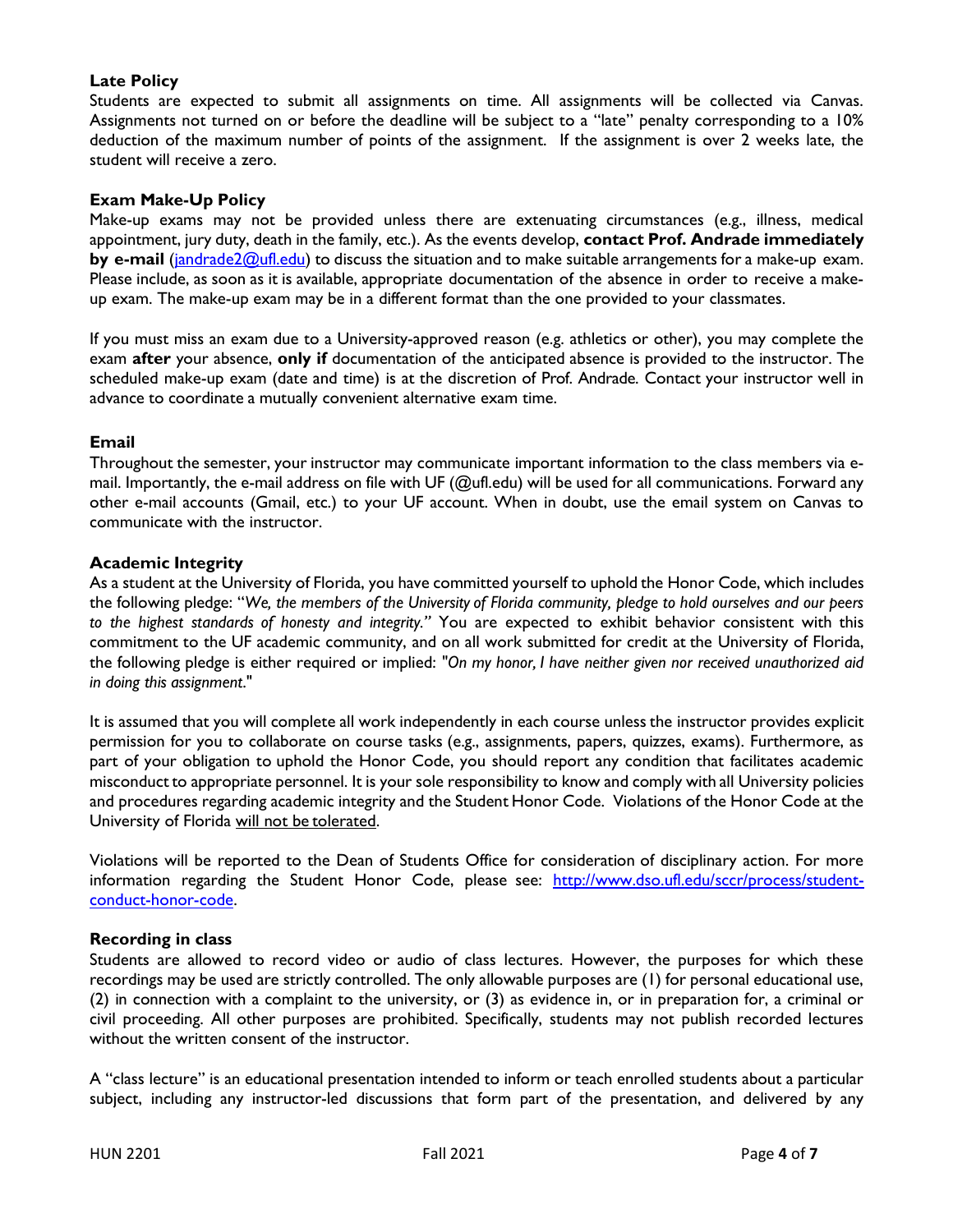instructor hired or appointed by the University, or by a guest instructor, as part of a University of Florida course. A class lecture does not include lab sessions, student presentations, clinical presentations such as patient history, academic exercises involving solely student participation, assessments (quizzes, tests, exams), field trips, private conversations between students in the class or between a student and the faculty or lecturer during a class session. Publication without permission of the instructor is prohibited.

To "publish" means to share, transmit, circulate, distribute, or provide access to a recording, regardless of format or medium, to another person (or persons), including but not limited to another student within the same class section. Additionally, a recording, or transcript of a recording, is considered published if it is posted on or uploaded to, in whole or in part, any media platform, including but not limited to social media, book, magazine, newspaper, leaflet, or third-party note/tutoring services. A student who publishes a recording without written consent may be subject to a civil cause of action instituted by a person injured by the publication and/or discipline under UF Regulation 4.040 Student Honor Code and Student Conduct Code.

## Online Course Evaluation Process

Student assessment of instruction is an important part of efforts to improve teaching and learning. Before the end of the semester, students are expected to provide feedback on the quality of instruction in this course using a standard set of university and college criteria. Students are expected to provide professional and respectful feedback on the quality of instruction in this course by completing course evaluations online via GatorEvals. Guidance on how to give feedback in a professional and respectful manner is available at: https://gatorevals.aa.ufl.edu/students/. Students will be notified when the evaluation period opens and can complete evaluations through the email, they receive from GatorEvals, in their Canvas course menu under GatorEvals, or via https://ufl.bluera.com/ufl/. Summaries of course evaluation results are available to students at: https://gatorevals.aa.ufl.edu/public-results/.

## Software Use

All faculty, staff, and students of the University are required and expected to obey the laws and legal agreements governing software use. Failure to do so can lead to monetary damages and/or criminal penalties for the individual violator. Because such violations are also against university policies and rules, disciplinary action will be taken as appropriate.

#### Services for Students with Disabilities

The Disability Resource Center coordinates the needed accommodations of students with disabilities. This includes registering disabilities, recommending academic accommodations within the classroom, accessing special adaptive computer equipment, providing interpretation services, and mediating faculty-student disability-related issues. Students requesting classroom accommodation must first register with the Dean of Students Office. The Dean of Students Office will provide documentation to the student who must then provide this documentation to the instructor when requesting accommodation. The Office is located at 0001 Reid Hall, 352-392-8565.

#### Campus Helping Resources

UF is dedicated to supporting students in their academic success and overall well-being. Life can get difficult at times, especially while in college. Many students are faced with stressors and challenges that begin to impact their success as a student. These stressors have many shapes and forms (e.g., financial, family issues, etc.) and arrive at different stages of our lives. The U Matter, We Care Initiative aims at assisting the community with: i) carerelated resources and programs focused on health, safety, and holistic well-being; ii) finding an appropriate network of support education and training; iii) access to tools for helping faculty staff and family members help students; and iv) several pathways to get involved with the initiative. Students experiencing crises or personal problems that interfere with their general well- being are encouraged to utilize any of the many University's counseling resources.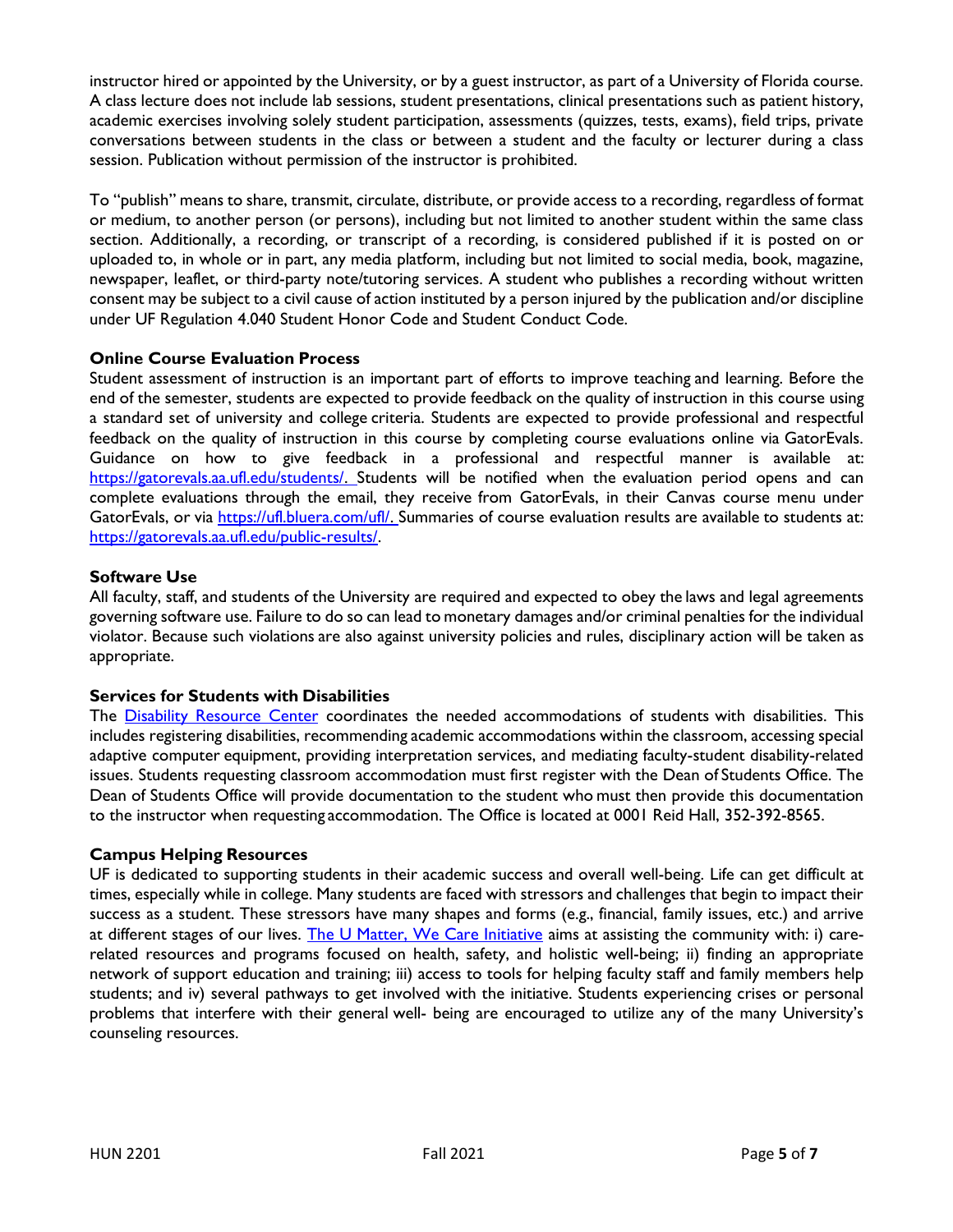- Counseling and Wellness Center. The Counseling & Wellness Center provides confidential counseling services at no cost for currently enrolled students. Resources are available on campus for students having personal problems or lacking clear career or academic goals, which interfere with their academic performance.
- **Career Connection Center.** The Career Connection Center educates and creates connections for the University of Florida community in order to facilitate the holistic career development of students. First Floor JWRU, 392-1601
- The Office of Victim Services. A victim advocate is available 24-hours, 7 days a week through the University of Florida Police Department's Dispatch Center at 352-392-1111. Victims may also contact an advocate directly during weekdays (Monday-Friday) between 8:00 a.m. and 5:00 p.m. by calling 352-392- 5648. You can also write or e-mail the department's advocates at ovs@mail.ufl.edu. All services are free and confidential.
- University Police Department. For emergencies ALWAYS dial 9-1-1. For non-emergencies dial 352-392-1111. For more information, visit: https://police.ufl.edu/
- E-learning technical support 352-392-4357 (select option 2) or email to Learning- support@ufl.edu. For more information, visit: https://elearning.ufl.edu/
- Library Support: Ask the librarian for support at https://cms.uflib.ufl.edu/ask
- Student Complaints. UF believes strongly in the ability of students to express concerns regarding their experiences at the University. The University encourages its students who wish to file a written complaint to submit that complaint directly to the department that manages that policy. A student who is unsure as to the official responsible for handling his or her particular complaint may contact the Office of the Ombuds or the Dean of Students Office.